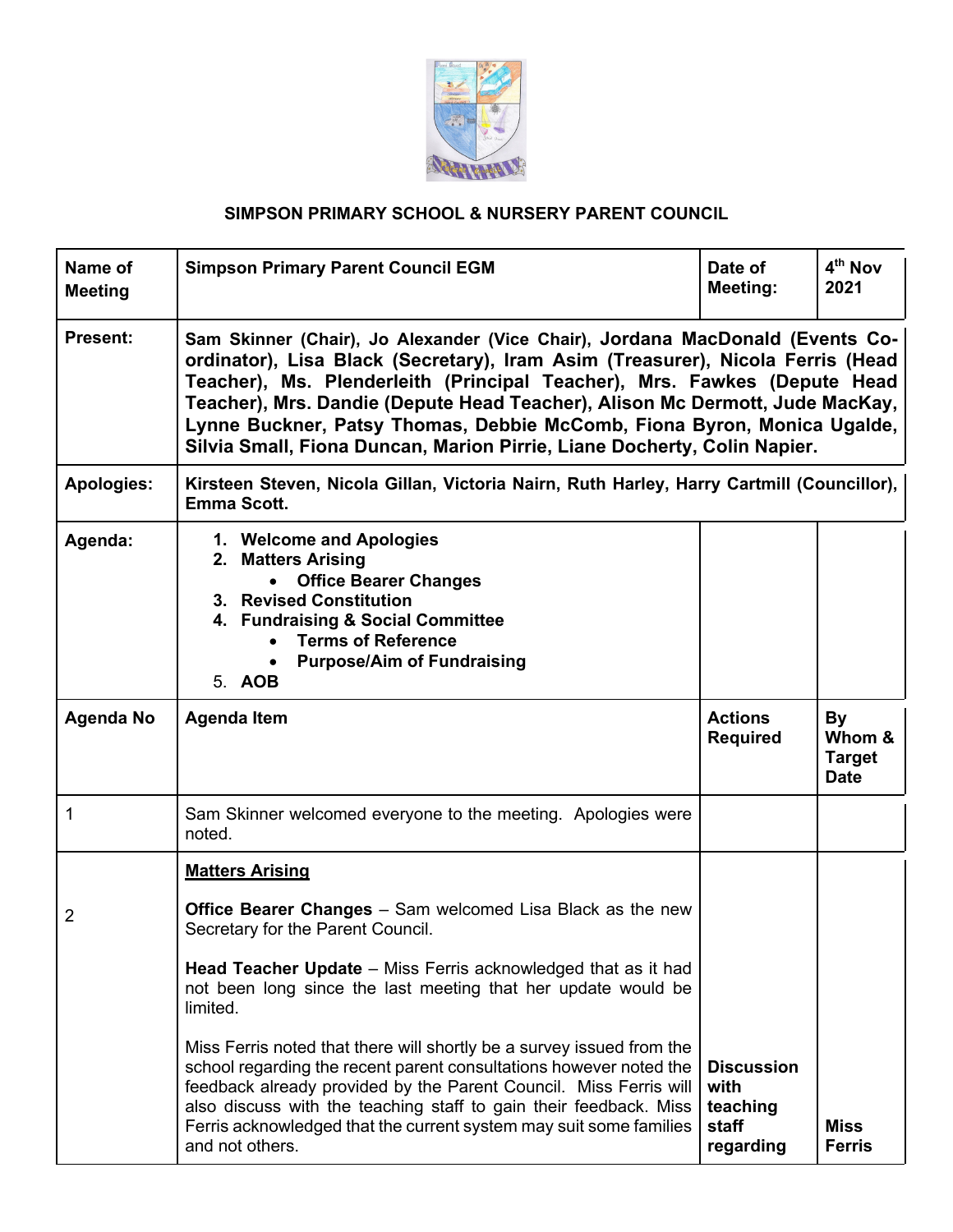| Miss Ferris informed the group about recent in-valuable teaching<br>that they received from an external source in the last in-service day.<br>Teaching staff received training on Supporting Children with Autism<br>(ASD). Miss Ferris noted that this was good personal development<br>for the teaching team and will be beneficial in supporting pupils with<br>additional learning needs.<br>Miss Ferris informed the group that the teaching team recently<br>worked with the cluster schools in doing activities around<br>moderation with numeracy which they enjoyed.<br>Miss Ferris informed the group that Mr. Weir left on Friday after<br>many celebrations and tears. Miss Ferris informed the group that<br>Mr. Weir is settling well into his new role at Balbardie Primary<br>School. Miss Ferris informed the group that Hannah Leggett has<br>been appointed as Acting Principal Teacher.<br>Miss Ferris informed the group that the school is now making<br>preparations for Children in Need and Christmas activities. | parent<br>consultation<br>s                                                                                 |                              |
|--------------------------------------------------------------------------------------------------------------------------------------------------------------------------------------------------------------------------------------------------------------------------------------------------------------------------------------------------------------------------------------------------------------------------------------------------------------------------------------------------------------------------------------------------------------------------------------------------------------------------------------------------------------------------------------------------------------------------------------------------------------------------------------------------------------------------------------------------------------------------------------------------------------------------------------------------------------------------------------------------------------------------------------------|-------------------------------------------------------------------------------------------------------------|------------------------------|
| Sam Skinner asked Miss Ferris if there had been an update on<br>professional photos in school - Miss Ferris confirmed that Tempest<br>will be in school on the 8th & 9th of February. Miss Ferris also happy<br>to highlight to Tempest about the concerns raised at the last Parent<br>Council meeting around the background used for the photos.<br>Jo Alexander asked if the photos could take place earlier than this<br>in future years – Miss Ferris will contact Tempest to try and secure<br>an earlier slot for next year as this date was all that was available<br>this year. Miss Ferris informed the group that Tempest need to be<br>in the school over two days to complete all photos due to the size of<br>the pupil group.<br>Sam Skinner updated the group on the Primary 1 photo – these will<br>not be routinely taken going forward as the West Lothian Courier<br>have decided to stop this feature.                                                                                                                | <b>Contact</b><br><b>Tempest</b><br>and enquire<br>if an earlier<br>date can be<br>secured for<br>next year | <b>Miss</b><br><b>Ferris</b> |
| <b>Revised Constitution</b><br>Sam advised the group that that the revised constitution was<br>distributed kindly by the school and thanked all for their<br>comments/feedback. It was noted that the all feedback/comments<br>were used to update the constitution.<br>Sam asked if there were any final objections to the Revised<br>Constitution – none declared. The Final Constitution will now be<br>accepted and distributed.<br>Sam wanted to thank all the parents on behalf of the Parent Council<br>for their kindness and support.                                                                                                                                                                                                                                                                                                                                                                                                                                                                                             |                                                                                                             |                              |

3.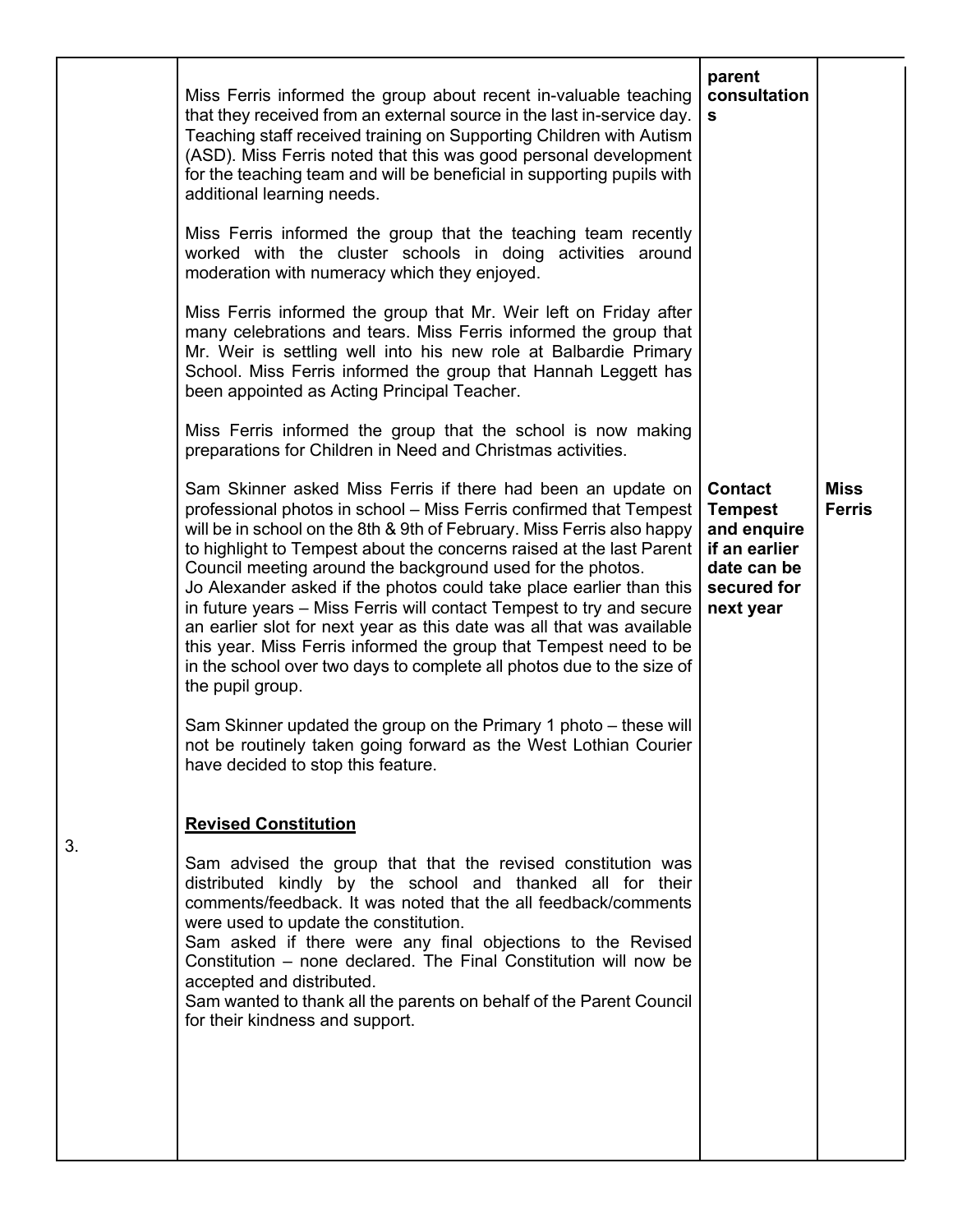| 4. | <b>Fundraising &amp; Social Committee</b>                                                                                                                                                                                                                                                                                                                                                  |  |
|----|--------------------------------------------------------------------------------------------------------------------------------------------------------------------------------------------------------------------------------------------------------------------------------------------------------------------------------------------------------------------------------------------|--|
|    | Sam informed the group that there had been lots of exciting ideas<br>and work going on in terms of fundraising:                                                                                                                                                                                                                                                                            |  |
|    | Halloween Hunt and Dress Down Day<br>School Calendar for 2022<br>Virtual Christmas Fair/Magazine                                                                                                                                                                                                                                                                                           |  |
|    | Sam thanked Jordana, Jude and Marion of the Fundraising Team<br>who were present at the meeting and those absent for their time and<br>efforts thus far. It was noted that the Christmas and Newlands post<br>were still vacant however these roles will now be picked up through<br>the Fundraising and Social Committee.                                                                 |  |
|    | Sam also noted thanks to Lorna Brown for organising the Wester<br>Inch Treasure Hunt and that the total raised for the Parent Council<br>from that and the Dress Down Day had increased to £394.12. Sam<br>added that it was lovely to see all the children out participating and<br>it created the feeling of the community coming together after a tough<br>few years.                   |  |
|    | <b>Terms of Reference</b>                                                                                                                                                                                                                                                                                                                                                                  |  |
|    | Sam noted that the Fundraising and Social Committee Terms of<br>Reference had now been distributed. Sam asked for any final<br>objections to the Terms of Reference – none declared.                                                                                                                                                                                                       |  |
|    | Sam advised that it was hoped that having the Terms of Reference<br>in place that would encourage and provide the freedom for parents<br>to get involved with fundraising in any way that they can.                                                                                                                                                                                        |  |
|    | <b>Purpose/Aim of Fundraising</b>                                                                                                                                                                                                                                                                                                                                                          |  |
|    | Sam noted that the Parent Council fundraising goal was to raise<br>£3000 for the year. Sam noted that the total would be reviewed and<br>discussed at the April to decide how best to distribute the funds.<br>Sam advised that the new Parent Council Newsletter would show<br>regular updates of Fundraising Activities and include a Fundraising<br>Thermometer showing regular totals. |  |
|    | Sam advised that on discussion with Miss Ferris the money would<br>be used to contribute towards the outdoor areas and restoring the<br>library. Miss Ferris noted that the library was used as extra space<br>during covid restrictions, and it would be good to return it to use<br>adding in some comfortable seating or soft furnishings for the<br>children.                          |  |
|    | Monica asked Miss Ferris if there was a plan to build a new library<br>however Miss Ferris explained to the group that the room was there,<br>just that it was used as a classroom during the covid restrictions.                                                                                                                                                                          |  |
|    | Sam concluded this discussion by adding that it is good to have a<br>goal to work towards and a purpose for fundraising.                                                                                                                                                                                                                                                                   |  |